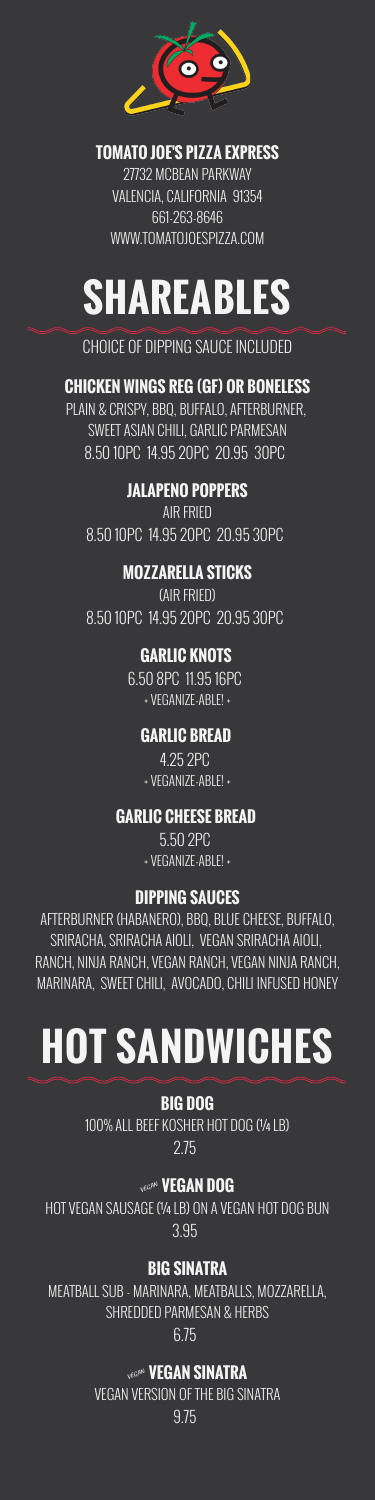#### **PASTRAMI TSUNAMI**

PASTRAMI, SWISS CHEESE, DILL PICKLES, THOUSAND ISLAND AND SPICY DELI MUSTARD

6.75

#### **VAN HELSING**

GRILLED STEAK, GORGONZOLA CHEESE, ROASTED GARLIC, SUN-DRIED TOMATOES, GARLIC AIOLI 6.75

#### **CALI CHEESESTEAK**

GRILLED STEAK, SMOKED PROVOLONE & CHEDDAR, GREEN & RED BELL PEPPERS, RED ONION, GARLIC CREAM SPREAD 6.75

BBQ SAUCE, PULLED PORK, SMOKED PROVOLONE, RED **ONIONS** 

#### **WHAT-CHA-MA CHICKEN**

CHICKEN BREAST, APPLEWOOD BACON, CHEDDAR, DILL PICKLES, RED ONIONS, TOMATOES, GREEN PEPPERS, DIJON AND RANCH 6.75

#### **WHAT-CHA-MA VEGAN**

VEGAN CHICKEN, DILL PICKLES, RED ONIONS, TOMATOES, GREEN PEPPERS, DIJON AND VEGAN RANCH 9.75

#### **THE RIBWICH**

6.75

# **ENTRÉES**

# **OVEN BAKED FOUR CHEESE RAVIOLI**

COVERED WITH SIGNATURE MARINARA, SHREDDED PARMESAN & MOZZARELLA - ADD GARLIC BREAD! 7.95 REG 22.95 PARTY

# **ST. LOUIS SMOKED RIBS**

SMOKED PORK BACK RIBS SLOW-COOKED TO TENDER FALL-OFF-THE-BONE PERFECTION. ADD GARLIC BREAD! 8.95 REG 24.95 PARTY

# **MEATBALLS & SAUCE**

HOUSE MADE MEATBALLS IN SIGNATURE MARINARA, COVERED IN GOOEY MOZZARELLA. ADD GARLIC BREAD! 7.95 REG 22.95 PARTY

#### **VEGAN MEATBALLS & SAUCE**

VEGAN MEATBALLS IN SIGNATURE MARINARA, WITH MELTED VEGAN MOZZARELLA. TRY WITH OUR VEGAN GARLIC BREAD! 9.95 REG 28.95 PARTY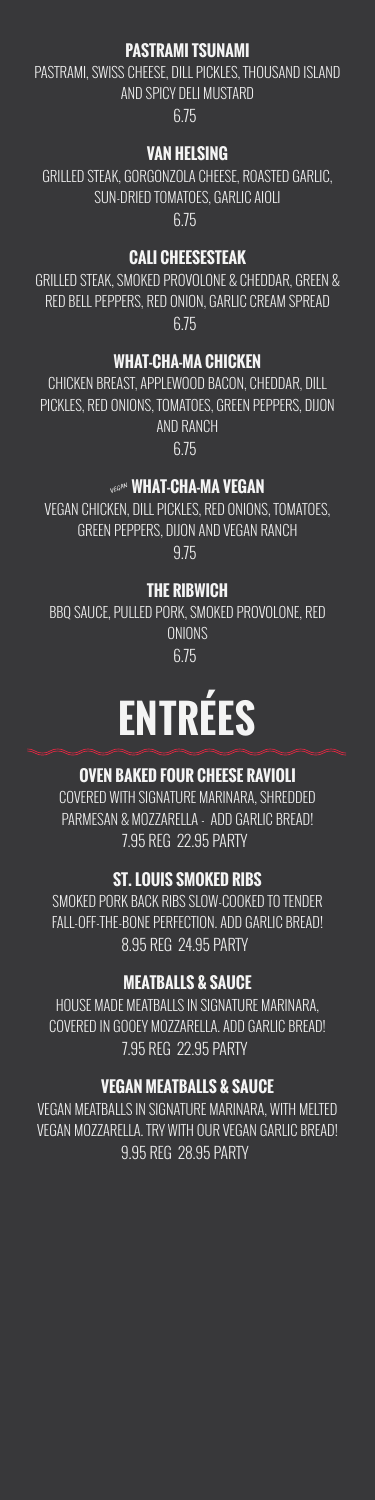# **BYO PIZZA**

CHEESE & SAUCE / TOPPINGS (EA) / 4 TOPPING SPECIAL 8" - FEEDS 1 AVERAGE PERSON 5.50 / .70 / 7.95 12" - FEEDS 2 AVERAGE PEOPLE 10.75 / 1.30 / 15.25 14" - FEEDS 3 AVERAGE PEOPLE 14.25 / 1.85 / 20.25 16" - FEEDS 4 AVERAGE PEOPLE 16.50 / 2.05 / 23.50

#### **14" & 16" PIZZAS**

THIN CRUST TRADITIONAL CRUST (NOT VEGAN) BEER BATTER CRUST WHOLE WHEAT CRUST

#### **12" PIZZAS**

THIN CRUST TRADITIONAL CRUST (NOT VEGAN)

#### **8" PIZZAS**

THIN CRUST

Gluten free available in 14" (add'l charge)

#### **BASE SAUCES**

BBQ SAUCE (VEGAN, GF) CHIPOTLE PESTO (VEGAN, GF) VEGAN RANCH VEGAN NINJA RANCH SIGNATURE MARINARA (VEGAN, GF) HOUSE MADE RANCH (GF) NINJA RANCH (GF) DIJON RANCH (GF) EXTRA VIRGIN OLIVE OIL (VEGAN, GF) BASIL PESTO THOUSAND ISLAND SAUCE GARLIC CREAM SAUCE

#### **MEATS**

HOUSE-MADE LINGUISA HOUSE-MADE MILD ITALIAN SAUSAGE HOUSE-MADE CHORIZO HOUSE-MADE MEATBALLS SPICY ITALIAN SAUSAGE GRILLED CHICKEN BREAST SLICED SEASONED STEAK CARNITAS (ROASTED PORK) BLACK FOREST HAM APPLEWOOD SMOKED BACON GROUND BEEF PREMIUM PEPPERONI ITALIAN DRY SALAMI PREMIUM ANCHOVIES LEAN PASTRAMI VEGAN ITALIAN SAUSAGE +

VEGAN CHORIZO +

VEGAN CHICKEN +

VEGAN MEATBALLS +

+ Up-charge may apply +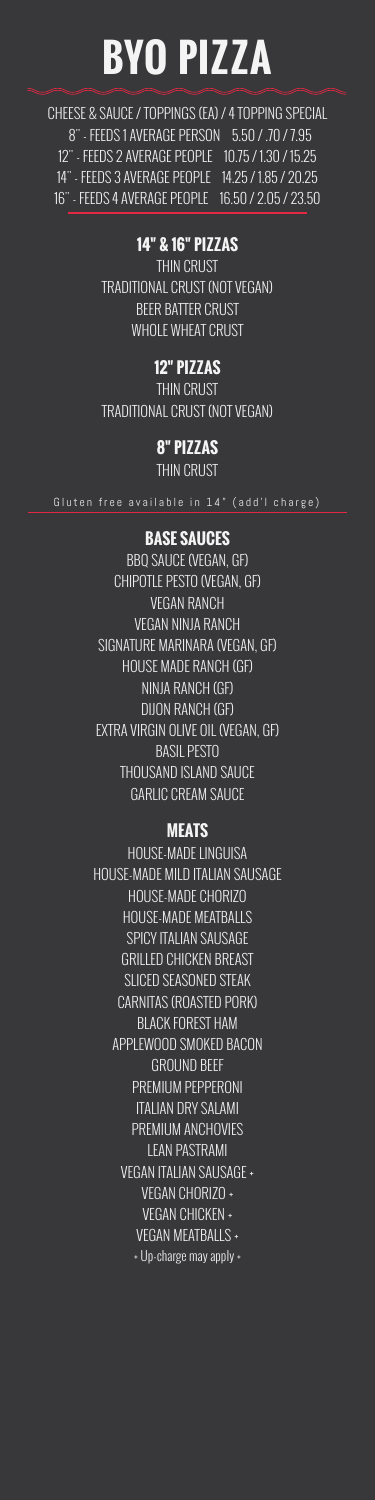#### **CHEESES**

WHOLE MILK AGED MOZZARELLA VEGAN MOZZARELLA + WHOLE MILK FRESH MOZZARELLA **RICOTTA** SMOKED PROVOLONE WISCONSIN CHEDDAR SMOKED GOUDA GORGONZOLA FETA SHREDDED PARMESAN VEGAN PARMESAN + + Up-charge may apply +

#### **VEGGIES**

ARTICHOKE HEARTS FRESH SPINACH ROASTED GARLIC FRESH GARLIC GREEN BELL PEPPERS RED BELL PEPPERS MANDARIN ORANGES PEPPERONCINI BLACK OLIVES GREEN OLIVES KALAMATA OLIVES DILL PICKLE SLICES NACHO (PICKLED) JALAPENOS FRESH JALAPENOS MILD GREEN CHILIES CRUNCHY FRIED JALAPENOS PINEAPPLE RED ONIONS WHITE ONIONS GREEN ONIONS CRUNCHY FRIED ONIONS ROMA TOMATOES GRAPE TOMATOES SUN-DRIED TOMATOES MUSHROOMS BLACK BEANS ROASTED CORN SLICED ZUCCHINI

#### **HERBS & NUTS**

FRESH BASIL FRESH CILANTRO CASHEWS ALMOND SLIVERS ITALIAN HERBS (NO CHARGE) OREGANO (NO CHARGE)

#### **DRIZZLES**

AVOCADO SAUCE

BBQ SAUCE ENCHILADA SAUCE CHILI INFUSED HONEY EXTRA-VIRGIN OLIVE OIL BASIL PESTO **SRIRACHA** SRIRACHA AIOLI VEGAN SRIRACHA AIOLI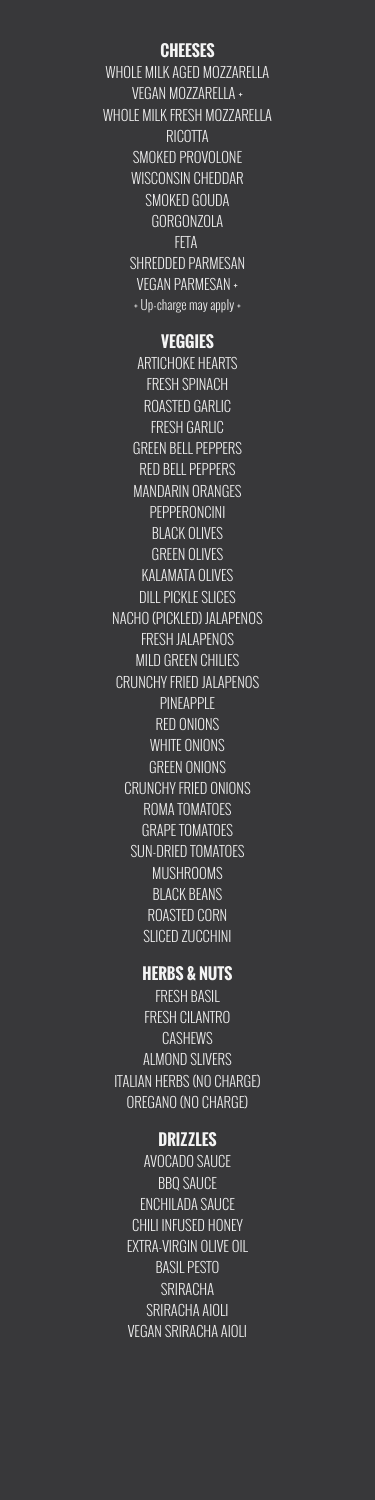# **CONCEPT PIZZAS**

FORMULATED TO PROVIDE PROTECTION FROM ALIEN MIND CONTROL FOR UP TO 48 HOURS

> 8" (PRSNL) 7.95 14" (L) 20.25 12" (M) 15.25 16" (XL) 23.50

#### **WHITE PIZZA**

GARLIC CREAM SAUCE, MOZZARELLA, PARMESAN, FRESH GARLIC, ITALIAN HERBS - ADD RICOTTA FOR MAX AWESOME FACTOR

#### ' **RING OF FIRE**

CHIPOTLE PESTO & MARINARA, MOZZARELLA, CARNITAS, HOUSE CHORIZO, FRESH JALAPENO, RED ONION, AVOCADO SAUCE DRIZZLE, FRESH CILANTRO

#### **GARDEN COMBO**

SIGNATURE MARINARA, MOZZARELLA, MUSHROOMS, RED ONIONS, TOMATOES, ARTICHOKE HEARTS, GREEN PEPPERS, BLACK OLIVES

#### **TERMINATOR**

SIGNATURE MARINARA, MOZZARELLA, BLACK FOREST HAM, SPICY ITALIAN SAUSAGE, PEPPERONI, HOUSE LINGUISA, EXTRA CHEESE (HEALTH FIRST!)

#### **CHICKEN BACON RANCH**

HOUSE RANCH, MOZZARELLA, CHICKEN, BACON, RED ONION, TOMATOES, CHEDDAR

#### ' **SWEET DEVIL**

EXTRA VIRGIN OLIVE OIL, MOZZARELLA, FRESH BASIL, MUSHROOMS, RED ONION, GREEN PEPPER, ROASTED GARLIC, **TOMATOES** 

SIGNATURE MARINARA, MOZZARELLA, PEPPERONI, PINEAPPLE, NACHO JALAPENOS - OR FRESH JALAPENOS INSTEAD!

#### ' **CHICKEN CHUPACABRA**

NINJA RANCH, CHICKEN BREAST, BACON, RED ONION, MOZZARELLA. CHEDDAR, NACHO JALAPENOS

#### **MARGHERITA FRESCA**

EXTRA VIRGIN OLIVE OIL OR SIGNATURE MARINARA, FRESH & AGED MOZZARELLAS, FRESH BASIL, TOMATOES, ROASTED GARLIC

#### **GARLIC CHICKEN**

GARLIC CREAM SAUCE, MOZZARELLA, CHICKEN BREAST, SUNDRIED TOMATOES, GREEN PEPPERS, RED ONIONS, ROASTED GARLIC, PARMESAN, ADD FRESH JALAPENOS FOR A LITTLE KICK!

#### **CALIFORNIA DREAMIN'**

GARLIC CREAM SAUCE, MOZZARELLA, SPINACH, FRESH BASIL, RED ONION, ZUCCHINI, ARTICHOKE HEARTS, HOUSE-ROASTED

#### GARLIC, TOMATOES, PARMESAN

#### **UMAMI FROM THE TRAIN**

GARLIC CREAM SAUCE, MOZZARELLA, GOUDA, STEAK, GROUND BEEF, MUSHROOMS, RED ONIONS, CRUNCHY ONIONS

#### **SALLY'S SECRET GARDEN**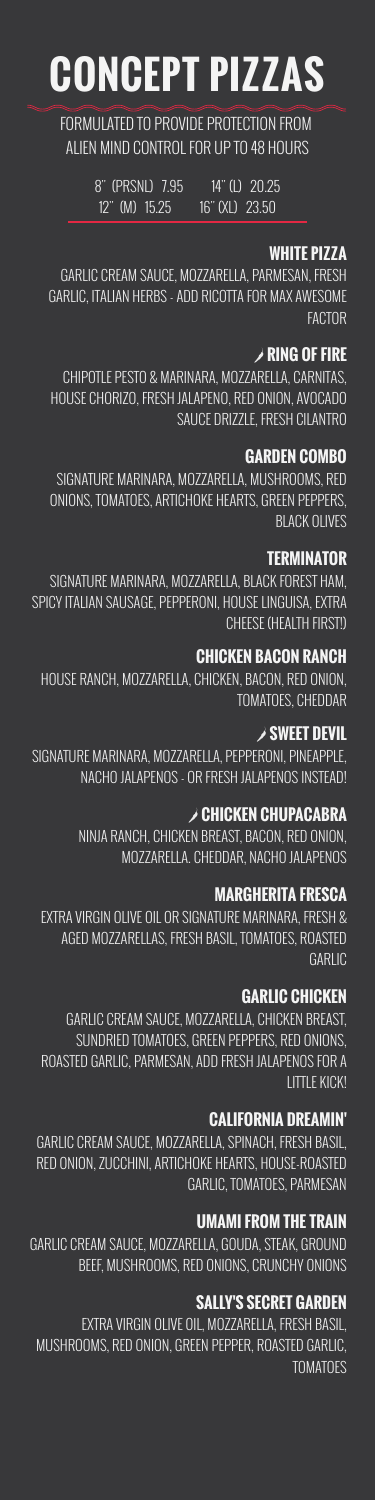#### **CHILI RELLENO PIE**

CHIPOTLE PESTO & SIGNATURE MARINARA, MOZZARELLA, ANAHIEM PEPPERS, CILANTRO, RED ONIONS, CHEDDAR, ENCHILADA SAUCE DRIZZLE, AVOCADO SAUCE DRIZZLE

#### **ALOHA**

SIGNATURE MARINARA, MOZZARELLA, BLACK FOREST HAM, PINEAPPLE, MANDARIN ORANGES

#### **ITALIAN JOB**

SIGNATURE MARINARA, MOZZARELLA, SPICY ITALIAN SAUSAGE, GREEN PEPPERS, RED PEPPERS, RED ONIONS, ITALIAN HERBS

#### **PARTHENON**

BASIL PESTO, MOZZARELLA, FETA CHEESE, ROASTED GARLIC, RED ONIONS, ARTICHOKE HEARTS, SUN DRIED TOMATOES

#### **(THE) WORKS**

SIGNATURE MARINARA, MOZZARELLA, PEPPERONI, SPICY ITALIAN SAUSAGE, MUSHROOMS, GREEN PEPPERS, RED ONIONS, BLACK OLIVES, TOMATOES, ITALIAN HERBS

#### **SPINACH ARTICHOKE PIE**

EXTRA VIRGIN OLIVE OIL, MOZZARELLA, FRESH BASIL, FRESH SPINACH, ARTICHOKE HEARTS, RED ONION, PARMESAN

#### **RED OCTOBER**

DOUBLE SIGNATURE MARINARA, MOZZARELLA, DOUBLE MEATBALLS, RED ONION, FETA CHEESE

#### **FUNKY CHICKEN**

DIJON RANCH SAUCE, MOZZARELLA, FRESH SPINACH, CHICKEN BREAST, MUSHROOMS, RED ONIONS, CRISPY ONIONS

#### **PHILLY CHEESESTEAK PIE**

GARLIC CREAM SAUCE, MOZZARELLA, STEAK, GREEN & RED BELL PEPPERS, RED ONIONS, SMOKED PROVOLONE

#### **BBQ CHICKEN**

BBQ SAUCE, MOZZARELLA, CHICKEN BREAST, RED ONIONS, CILANTRO, GOUDA

#### **MISSION IMPIZZABLE**

SIGNATURE MARINARA, AGED & FRESH MOZZARELLAS, SPINACH, BACON, MEATBALLS, GREEN & RED BELL PEPPERS

#### **SILENCE OF THE HAMS**

SIGNATURE MARINARA, MOZZARELLA, BLACK FOREST HAM, PASTRAMI, BACON, SMOKED PROVOLONE

#### **STAIRWAY TO HEAVEN**

SIGNATURE MARINARA, MOZZARELLA, CHICKEN BREAST, BACON, ZUCCHINI, GREEN & RED BELL PEPPERS, CHILI INFUSED HONEY DRIZZLE

#### **CHEESEBURGER PIZZAGEDDON**

"SECRET" SAUCE, MOZZARELLA, GROUND BEEF, CHEDDAR, TOMATO, DILL PICKLES, RED ONIONS, COLD LETTUCE, IF YOU'RE SERIOUS ABOUT THIS, ADD BACON!